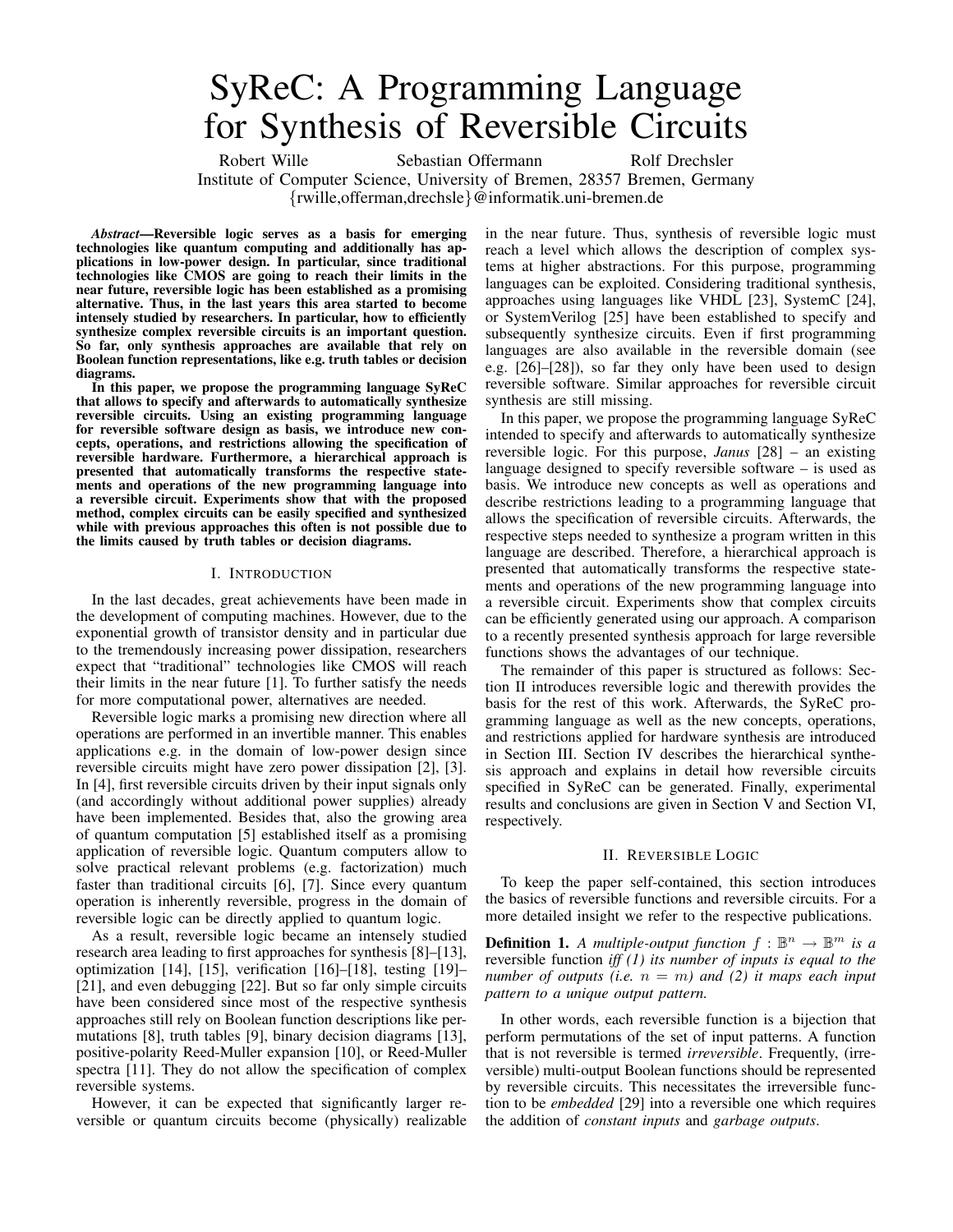

To realize reversible logic some restrictions must be considered, i.e. fanouts and feedback are not allowed [5]. This is reflected in the definition of reversible circuits.

Definition 2. *A* reversible circuit G *over inputs*  $X = \{x_1, x_2, \ldots, x_n\}$  *is a cascade of reversible* gates  $g_i$ , *i.e.*  $G = g_1 g_2 \cdots g_d$  where d is the number *of gates. A reversible gate has the form*  $g(C, T)$ *, where*  $C = \{x_{i_1}, \ldots, x_{i_k}\} \subset X$  *is the set of* control lines *and*  $T = \{x_{j_1}, \ldots, x_{j_l}\} \subset X$  *with*  $C \cap T = \emptyset$  *is the set of* target lines*.* C *may be empty. The gate operation is applied to the target lines iff all control lines meet the required control conditions. Control lines and unconnected lines always pass through the gate unaltered.*

In the past, Toffoli and Fredkin gates have been established as a universal gate library for reversible circuits:

- A Toffoli gate [30] has a single target line  $x_i$  and maps the input  $(x_1, x_2, \ldots, x_j, \ldots, x_n)$  to the output  $(x_1, x_2, \ldots, x_{i_1} x_{i_2} \cdots x_{i_k} \oplus x_j, \ldots, x_n)$ . That is, a Toffoli gate inverts the target line iff all control lines are assigned to 1.
- A Fredkin gate [31] has two target lines  $x_{j_1}$  and  $x_{j_2}$ . The gate interchanges the values of the target lines iff the conjunction of all control lines evaluates to 1.

To determine the effort to realize a reversible circuit, the following cost models are used depending on the addressed technology:

- *Gate count* denotes the number of gates the circuit consists of (i.e. d).
- *Quantum cost* denotes the effort needed to transform a reversible circuit to a quantum circuit. Table I shows the quantum cost for a selection of Toffoli and Fredkin gate configurations as introduced in [32] and further optimized in [29] and [33]. As can be seen, gates of larger size are considerably more expensive than gates of smaller size. The sum of the quantum cost for all gates defines the quantum cost of the whole circuit.
- *Transistor cost* denotes the effort needed to realize a reversible circuit in CMOS according to [34] (with slight extensions). The transistor cost of a Toffoli or Fredkin gate is  $8 \cdot s$  where s is the number of control lines.

Example 1. *Figure 1 shows a reversible circuit consisting of Toffoli and Fredkin gates. The control lines are thereby denoted by*  $\bullet$ *, while the target lines are denoted by*  $\oplus$  *(for Toffoli gates) and* × *(for Fredkin gates), respectively. The annotated values illustrate the computation of the respective gates. This circuit has a gate count of* 4*, quantum cost of* 10*, and transistor cost of* 32*.*

## III. THE SYREC LANGUAGE

In this work, we use *Janus* [28] as basis for the programming language SyReC to specify reversible systems to be synthesized as circuits. This section briefly reviews the syntax

TABLE I QUANTUM COST FOR TOFFOLI GATES

| $\overline{{\rm No.~OF}}$ | <b>QUANTUM COST</b>                                     |                                                             |  |  |  |
|---------------------------|---------------------------------------------------------|-------------------------------------------------------------|--|--|--|
| <b>CONTROL LINES</b>      | OF A TOFFOLI GATE                                       | OF A FREDKIN GATE                                           |  |  |  |
| 0                         |                                                         | 3                                                           |  |  |  |
|                           |                                                         |                                                             |  |  |  |
| 2                         | 5                                                       | 15                                                          |  |  |  |
|                           | 13                                                      | 28, if at least 2 lines are                                 |  |  |  |
|                           |                                                         | unconnected                                                 |  |  |  |
|                           |                                                         | 31, otherwise                                               |  |  |  |
| 4                         | 26, if at least 2 lines are                             | 40, if at least 3 lines are                                 |  |  |  |
|                           | unconnected                                             | unconnected                                                 |  |  |  |
|                           | 29, otherwise                                           | 54, if 1 or 2 lines are                                     |  |  |  |
|                           |                                                         | unconnected                                                 |  |  |  |
|                           |                                                         | 63, otherwise                                               |  |  |  |
| 51                        | 38, if at least 3 lines are                             | 52, if at least 4 lines are                                 |  |  |  |
|                           | unconnected                                             | unconnected                                                 |  |  |  |
|                           | 52, if 1 or 2 lines are                                 | 82, if 1, 2 or 3 lines are                                  |  |  |  |
|                           | unconnected                                             | unconnected                                                 |  |  |  |
|                           | 61, otherwise                                           | 127. otherwise                                              |  |  |  |
| 611                       | 50, if at least 4 lines are 64, if at least 5 lines are |                                                             |  |  |  |
|                           | unconnected                                             | unconnected                                                 |  |  |  |
|                           |                                                         | 80, if 1, 2 or 3 lines are   102, if 1, 2, 3 or 4 lines are |  |  |  |
|                           | unconnected                                             | unconnected                                                 |  |  |  |
|                           | 125, otherwise                                          | 255, otherwise                                              |  |  |  |

of the Janus language. Afterwards, the new concepts and operations added to address circuit synthesis are introduced.

### *A. The Software Language Janus*

Janus is a reversible language that is simple but yet powerful enough to design practical reversible software systems [28]. It provides fundamental constructs to define control and data operations while still preserving reversibility.

Figure 2 shows the syntax of Janus. Each Janus program (denoted by P) consists of variable declarations (denoted by D) and procedure declarations. The variables have non-negative integer values and are denoted by strings. They can be grouped as arrays. New variables are initially assigned to 0. Constants are denoted by c. Each procedure consists of a name (id) and a sequence of statements (denoted by S) including operations, reversible conditionals, reversible loops, as well as call and uncall of procedures (lines 4 to 7 in Figure 2). Variables within statements are denoted by  $V$ .

In the following, we distinguish between *reversible assignment operations* (denoted by ⊕) and (not necessarily reversible) *binary operations* (denoted by ). The former ones assign values to a variable on the left-hand side. Therefore, the respective variable must not appear in the expression on the right-hand side. Furthermore, only a restricted set of assignment operations exists, namely increase (+=), decrease  $(-z)$ , and bit-wise XOR  $(z)$ , since they preserve the reversibility (i.e. it is possible to compute these operations in both directions). In particular, the bit-wise XOR is of interest because  $a^2=b$  is equal to an assignment  $a=b$  if a is equal to 0.

In contrast, binary operations, i.e. arithmetic  $(+, *, ', %, *,'),$ bit-wise  $(\&$ ,  $\vert$ ,  $\hat{ }$ ), logical  $(\&\&$ ,  $\vert$ ), and relational  $(<, >, =,$  $!=, \leq, \leq)$  operations, may not be reversible. Thus, they can only be used in right-hand expressions which preserve (i.e. do not modify) the values of the respective inputs. In doing so, all computations remain reversible since the input values can be applied to revert any operation. For example, to specify a multiplication (i.e.  $a * b$ ) in Janus, a new free variable  $c$  must be introduced which is used to store the product (i.e.  $c^2 = a^*b$  is applied). In comparison, to common (irreversible) programming languages this forbids statements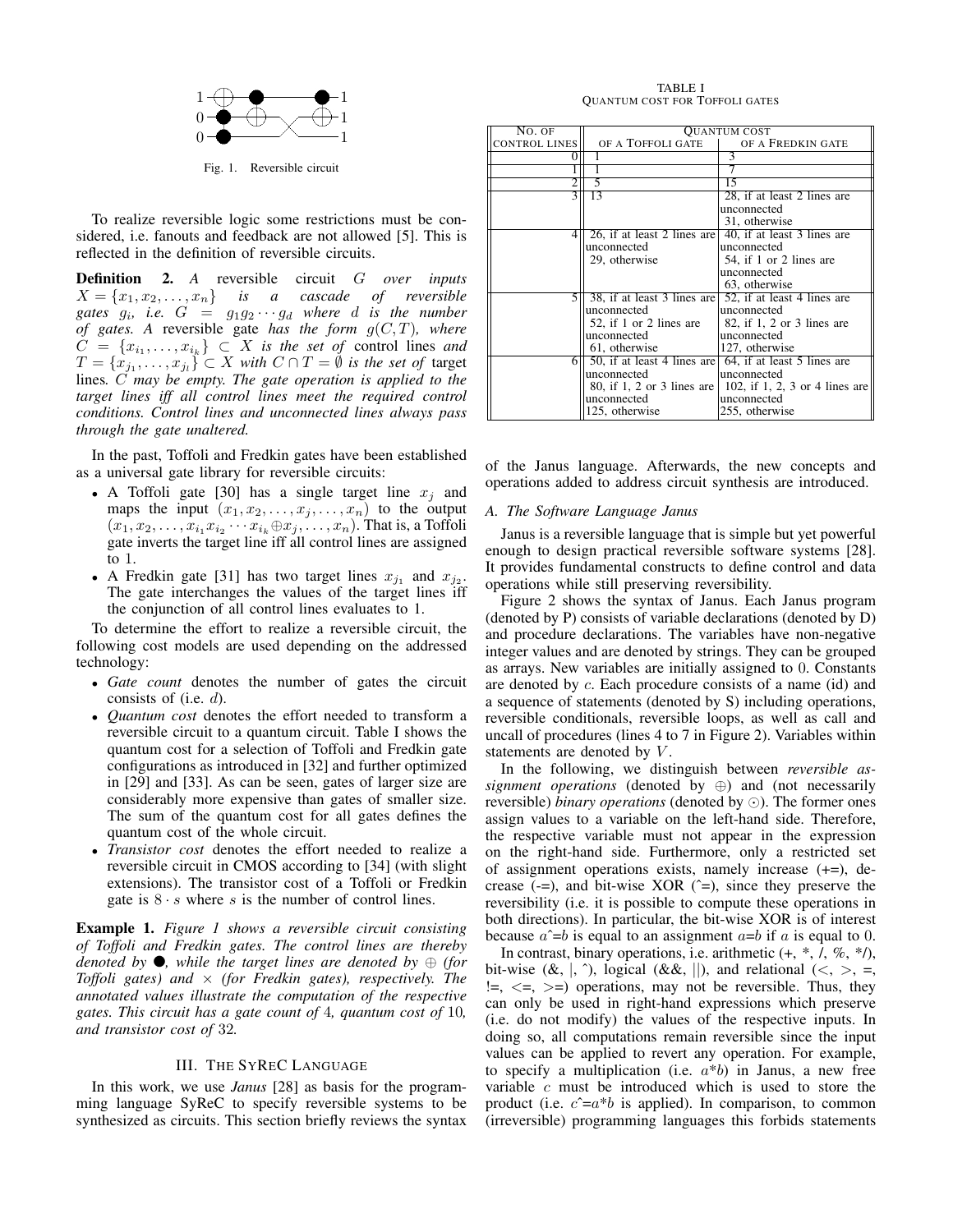```
(1) P ::= D<sup>*</sup> (procedure id S<sup>+</sup>)<sup>+</sup>
 (2) D ::= x | x[c](3) V ::= x | x[E](4) S ::= V \oplus E |
 (5) if E then S else S fi E \vert(6) from E do S loop S until E \mid(7) call id | uncall id | skip
 (8) E ::= c | V | (E \odot E)
 (9) \oplus ::= + | \cdot |(10) \odot ::= \oplus | * | / | % | */ | & | | | && | || |
(11) \le | > | = | ! = | < = | > =
```
Fig. 2. Syntax of the software language Janus

```
(1) P ::= D<sup>*</sup> (procedure id S<sup>+</sup>)<sup>+</sup>
 (2) D ::= x | x (c)(3) V ::= x | x.N:N | x.N(4) N ::= c \mid #V(5) S ::= V <=> V | V ⊕= E |
 (6) if E then S else S fi E (7) from N do S loop S un
        (7) from N do S loop S until N |
 (8) for N do S until N(9) call id | uncall id | skip
(10) E ::= N | V | (E \odot E) | (E \otimes N)(11) \oplus ::= + | \cdot |(12) \odot ::= \oplus | * | / | % | */ | & | | | && | || |
(13) \leq | > | = |! = | < = | > =(14) \otimes ::= \lt\lt \mid \gt\gt
```
Fig. 3. Syntax of the hardware language SyReC

like  $a=a*b$ . Having this as basis, Janus can be used to specify reversible programs and execute them in a reversible manner (i.e. forward and backward).

## *B. The Hardware Language SyReC*

In the following we describe the programming language SyReC for synthesis of reversible circuits. We used Janus as basis and extended this language by further concepts (e.g. declaring circuit signals of different bit-width) and operations (e.g. bit-access and shifts). Besides that, some restrictions must be applied (e.g. dynamic loops are forbidden in hardware). Incorporating all these aspects, a syntax of a programming language for reversible circuit synthesis as depicted in Figure 3 results. More precisely, the following extensions and restrictions have been applied:

- The declaration of variables has been extended so that the designer can declare variables with different bit-widths (line 2).
- Arrays are not allowed.
- Operators to access single bits (*x*.*N*), a range of bits  $(x.N:N)$ , as well as the size  $(HV)$  of a variable, respectively, have been added (line 3 and line 4).
- Since loops must be completely unrolled during synthesis, the number of iterations has to be available before compilation. That is, dynamic loops (defined by expressions) are not allowed (line 7).
- Macros for the SWAP operation  $(\leq>)$  (line 5) as well as for the for-loop statement (line 8) have been added<sup>1</sup>.

```
op ( 2 ) x0 x1 x2
procedure alu
if (op = 0) then
     x0 \approx (x1 + x2)e l s e
     if (op = 1) then
         x0 = (x1 - x2)e l s e
         if (op = 2) then
              x0 = (x1 + x2)e l s e
              x0 \approx (x1 \times x2)fi ( op = 2 )
    fi ( op = 1 )
fi ( op = 0 )
```


• Further operations used in hardware design (e.g. shifts  $\otimes$ ) have been added (line 10 and line 14).

Example 2. *Figure 4 shows a simple* Arithmetic Logic Unit *(ALU) illustrating the core concept of the resulting hardware programming language. Thereby, the basic arithmetic operations can easily be applied. Furthermore, control variables can be defined with a lower bit-width than data variables.*

In contrast to previous approaches, this allows a much easier specification of (complex) reversible circuits. Having this, the next section describes how circuits can be synthesized from this representation.

## IV. SYNTHESIS OF THE CIRCUITS

Using the language introduced above it is possible to specify reversible circuits on a higher level. As demonstrated by Example 2 this particularly allows to design complex circuits in an easier way than e.g. by truth tables or decision diagrams. Nevertheless, the specified circuits still need to be synthesized. To this end, we propose a hierarchical synthesis method that uses existing realizations of the individual operations (i.e. basic blocks) and combines them so that the desired circuit results. More precisely, our approach (1) traverses the whole program and (2) adds cascades of reversible gates to the circuit to be synthesized for each statement or expression, respectively.

In the following, the individual mappings of the operations and expressions to the respective reversible cascades are described in detail. Due to page limitations it is not possible to give the concrete mappings for *all* operations of the language. Thus, we describe the general idea for the different kinds and give concrete examples where appropriate.

#### *A. Reversible Assignment Operations*

As introduced in Section III, reversible assignment operations include those which are reversible even if they assign a new value to the variable on the left-hand side of a statement. In the following, we use the notation depicted in Figure  $5(a)$ to denote such an operation in a circuit structure<sup>2</sup>. Solid lines represent the variable(s) on the right-hand side of the operation, i.e. the variable(s) whose values are preserved.

The simplest reversible assignment operation is the bit-wise XOR (e.g.  $a^2 = b$ ). For Boolean variables, this operation can be

<sup>&</sup>lt;sup>1</sup>These extensions are not necessarily needed (i.e. they can also be expressed by the existing operations), but they allow a more intuitive programming of reversible circuits.

<sup>&</sup>lt;sup>2</sup>Figure 5(a) shows the notation for a single bit operation. For larger bitwidths the notation is extended accordingly.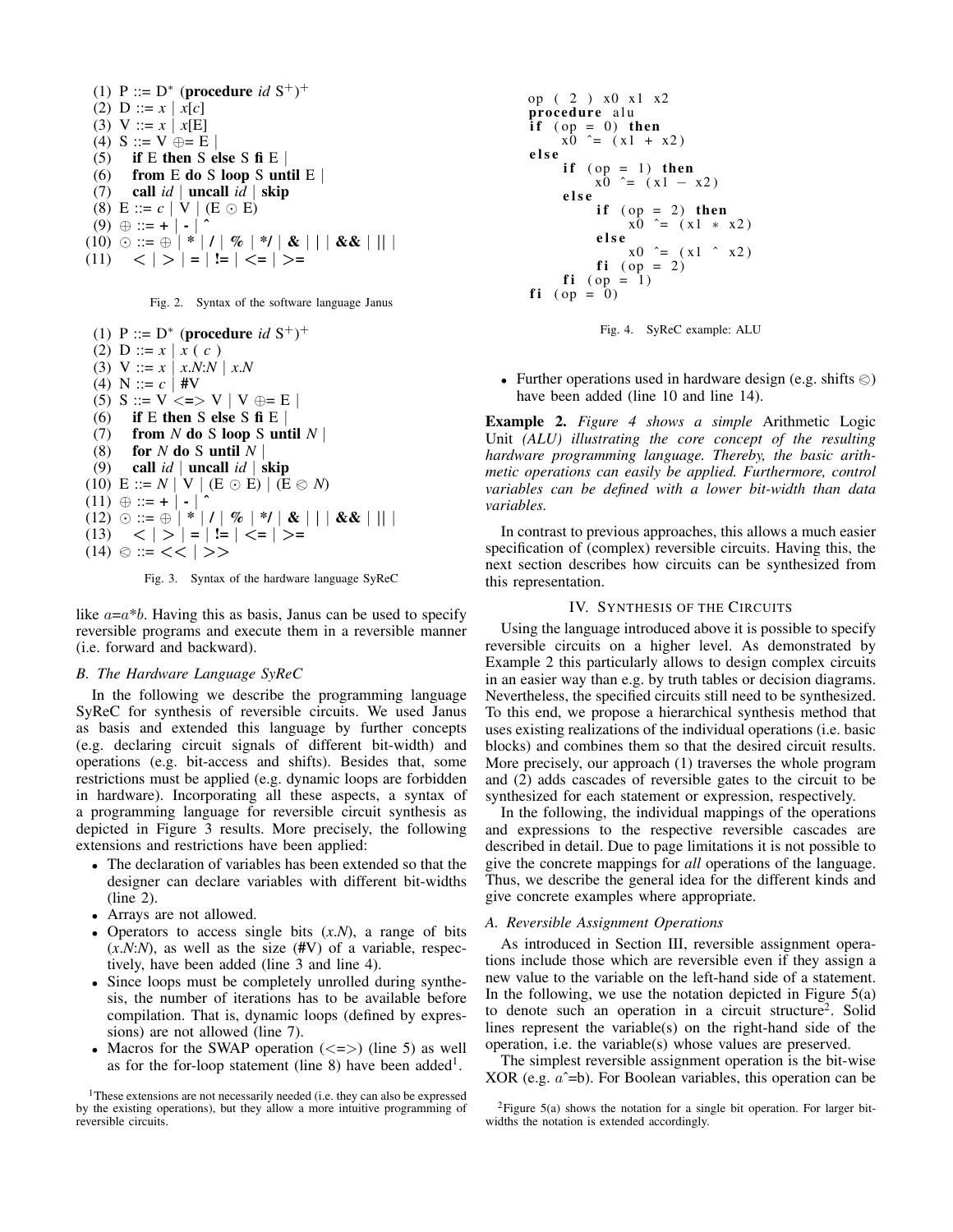

Fig. 5. Realization of reversible assignment operations

synthesized by a single Toffoli gate as shown in Figure 5(b). If variables with a bit-width greater than 1 are applied, then a Toffoli gate has to be applied analogously for each bit.

To synthesize the increase operation (e.g.  $a+=b$ ), a modified addition network is added. In the past, several realizations of addition in reversible logic have been investigated. In particular, it is well known that the minimal realization of a one-bit adder consists of four Toffoli gates (see e.g. [35]). Thus, cascading the required number of one-bit adders is a possible realization. But since every one-bit adder also requires one constant input, this is a very poor solution with respect to circuit lines. In contrast, heuristic realizations exist that require a fewer number of additional lines (see e.g. [36]). Our approach uses a realization with only one additional line (which additionally can be reused for any further addition operation). A cascade showing this realization for a 3-bit addition is depicted in Figure 5(c). Nevertheless, any other adder realization can be applied as well.

Finally, the mapping for the decrease operation is left (e.g.  $a=$ b). Here, also the realization from Figure 5(c) is applied, which is fed with a negated variable value.

## *B. Binary Operations*

Binary operations include operations that are not necessarily reversible so that its inputs have to be preserved to allow a (reversible) computation in both directions. To denote such operations, in the following the notation depicted in Figure 6(a) is used. Again, solid lines represent the variable(s) whose values are preserved (i.e. in this case the input variables).

Synthesis of irreversible functions in reversible logic is not new so that for most of the respective operations already reversible circuit realizations exist. Additional lines with constant inputs are thereby applied to make an irreversible function reversible (see e.g. [29]). As an example, Figure 6(b) shows a reversible cascade that realizes an AND operation. As can be seen, this requires one additional circuit line with a constant input 0. Similar mappings exist for all other operations.

Since binary operations can be applied together with reversible assignment operations (e.g.  $c^2 = a \& b$ ), sometimes a more compact realization is possible. More precisely, additional (constant) circuit lines can be saved (at least for some operations), if the result of a binary operation is applied to a reversible assignment operation. As an example, Figure 6(c) shows the realization for  $c<sup>2</sup>=a\&b$  where no constant input



Fig. 6. Realization of binary operations

is needed but the circuit line representing  $c$  is used instead. However, such a "combination" is not possible for all operations. As an example, Figure 6(d) shows a two-bit addition whose result is applied to a bit-wise XOR, i.e.  $c^{\text{-}} = a+b$ . Here, removing the constant lines and directly applying the XOR operation on the lines representing  $c$  would lead to a wrong result. This is because intermediate results are stored at the lines representing the sum. Since these values are reused later, performing the XOR operation "in parallel" would destroy the result. Thus, to have a combined realization of a bit-wise XOR and an addition, a concrete embedding for this case must be generated. Since finding and synthesizing respective embeddings for all affected operations and combinations, respectively, is a non-trivial task, a more detailed consideration of this aspect is left for future work. So far, constant lines are applied to realize the respective functionality.

Besides that, while for most of the binary operations (in particular for the bit-wise, logical, and relational operations) many realizations already exist (see e.g. [35]), reversible logic realizations of multiplication (and similar operations, like modulo) is still subject of current research Thus, Figure 6(e) briefly shows how multiplication is realized by our synthesis method. As can be seen, we apply partial products. Considering one of the factors  $a$ , each time a respective bit of this factor (denoted by  $a_i$ ) is equal to 1, the respective partial product is added to the product. This allows to reuse the increase realization introduced in the previous section (see [37] for a more detailed treatment).

### *C. Conditional Statements, Loops, Call/Uncall*

Finally, the realization of control operations as reversible cascades is considered. Loops and procedure calls/uncalls can be realized in a straightforward way. More precisely, loops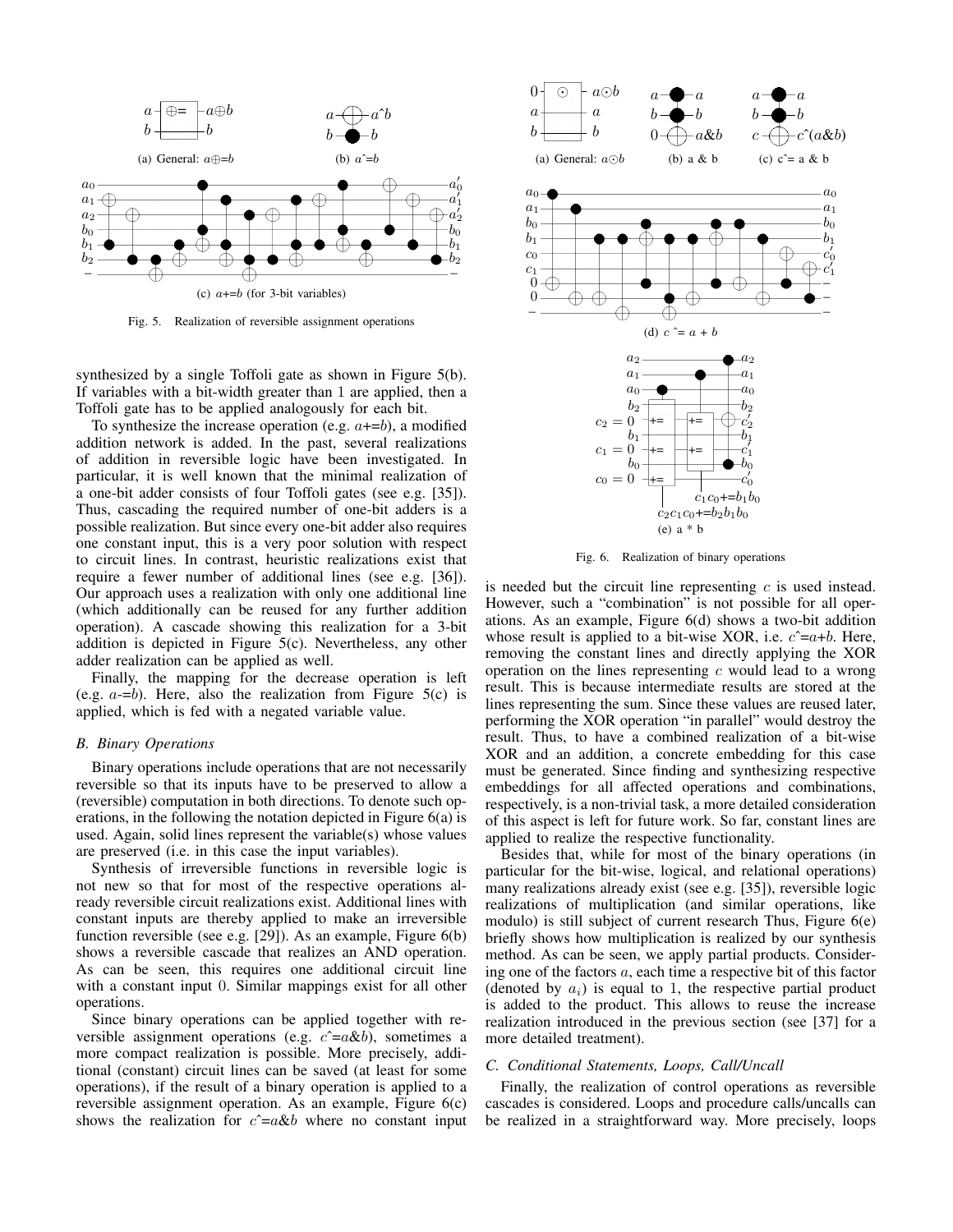

Fig. 7. Realization of an if-statement

are realized by simple cascading (i.e. unrolling) the respective statements within a loop block for each iteration. Since the number of iterations must be available before synthesis (see Section III), this results in a finite number of statements which is subsequently processed. Call and uncall of procedures are handled similarly. Here, the respective statements in the procedures are cascaded together.

To realize conditional statements (e.g. the one shown in Figure  $7(a)$ ), two variants are proposed. Figure  $7(b)$  shows the first one, which is realized in three steps:

- 1) All variables in the then- or else-block, respectively, which potentially are assigned with a new value (i.e. that are on the left-hand side of a reversible assignment operation) are duplicated. This respectively requires an additional circuit line with constant input 0.
- 2) The statements in the respective blocks are mapped to reversible cascades. The duplications introduced in the last step are thereby applied to intermediately store the results of the then-block and the original values of the variables in the else-block, respectively.
- 3) Depending on the result of the if-statement e, the respective values of the duplicated lines and the original lines are swapped. More precisely, in the example of Figure 7(a) the value of  $\alpha$  is swapped with its (newly assigned) duplication iff  $e$  evaluates to 1. Analogously, iff  $e$  evaluates to 0 the (newly assigned) value of  $c$  is passed through.

The second realization of a conditional statement is depicted in Figure 7(c). In contrast to the previous one, here no duplications (and therewith no additional circuit lines) are required. Instead, control lines are added to all gates in the realization of the respective then- and else-block. Thus, the operations are computed iff the expression  $e$  is assigned to 1 or 0, respectively. A NOT gate (i.e. a Toffoli without control lines) is thereby used to flip the value of  $e$  so that the gates of the else block can be "controlled" as well.

Having both realizations, it is up to the designer which one should be used during synthesis. Using the first realization leads to additional circuit lines (particularly in quantum logic a restricted resource). This is not in case in the second realization; however, here due to the additional control lines both the quantum cost and the transistor cost of the circuit significantly increase. Besides other aspects, this is also evaluated in the experiments in the next section.

## V. EXPERIMENTS

The proposed synthesis approach for the programming language SyReC has been implemented in C++. In this section, we provide experimental results obtained by this approach. In

particular, we evaluate the different realizations of conditional statements in more detail. Furthermore, we compare the results obtained by the proposed approach to a recently published synthesis method based on binary decision diagrams [13].

As benchmarks we use a couple of programs including a simple arithmetic logic unit (denoted by *alu*; see also Figure 4), a program computing the average of 8 or 16 values (denoted by *avg8* and *avg16*), a logic unit applying bit-wise operations instead of arithmetic (denoted by *lu*), as well as an arbiter with 8 clients (denoted by *arb8*). Thus, results obtained by programs including arithmetic (*alu*, *avg8*, and *avg16*) as well as bit-wise operations (*lu* and *arb8*) have been evaluated. All experiments have been carried out on an AMD DualCore Athlon 3GHz machine with 32 GB of main memory. The timeout was set to 500 CPU seconds.

In a first evaluation the effect of different if-statement realizations is considered in detail. The results are presented in Table II(a). The first column gives the name of the benchmark followed by the applied bit-width of data variables (denoted by BW) and the resulting number of primary inputs (denoted by PI). The following columns give the number of constant input lines  $(CI)$ , the number of gates  $(d)$ , the quantum cost  $(qc)$ , and the transistor cost  $(tc)$  of the circuits obtained using the if-realization with additional circuit lines (denoted by IF-STM. W/ ADD. LINES) or without additional circuit lines (denoted by IF-STM. W/O ADD. LINES), respectively. Finally, the run-time is reported for both approaches in column TIME.

The results confirm the discussion from the last section. If additional circuit lines are applied, the respective cost can be significantly reduced. In comparison to the realization without additional circuit lines for if-statements, approx. 80% of the quantum costs and at least for *alu* and *lu* more than 50% of the transistor costs can be saved (this does not hold for the *avg* benchmarks since they do not include if-statements). In contrast, this leads to a significant increase in the number of constant inputs.

Finally, the results are compared to previous work, namely the BDD-based synthesis approach proposed in [13]. Here, a function given as binary decision diagram is used as input. Thus, we extracted the circuits obtained by our approach as BDDs and re-synthesized them based on the concepts of  $[13]$ <sup>3</sup>. The results are given in Table II(b) using the same denotation as described above. As can be clearly seen, the proposed approach outperforms the BDD-based synthesis in all objectives: Circuits with significantly less number of gates, quantum cost, and transistor cost, respectively, are synthesized in much less run-time (only the small *arb8* is an exception). Moreover, in particular for the benchmarks including arithmetic (i.e. *alu* and *awg*) for large bit-widths no circuit can be synthesized within the given time-out. This can be explained by the fact, that in particular for the multiplication no efficient representation as BDD exists. Thus, for these examples the BDD-based approach suffers from memory explosion.

Altogether, SyReC allows the specification of complex circuits that are hard to describe in terms of a decision diagram or truth table, respectively. Afterwards, the specified circuits can efficiently be synthesized.

<sup>3</sup>A similar comparison to further work (e.g. [9], [10]) was not possible since due to memory limitations the respective benchmarks cannot be represented in terms of truth tables which is required by these approaches.